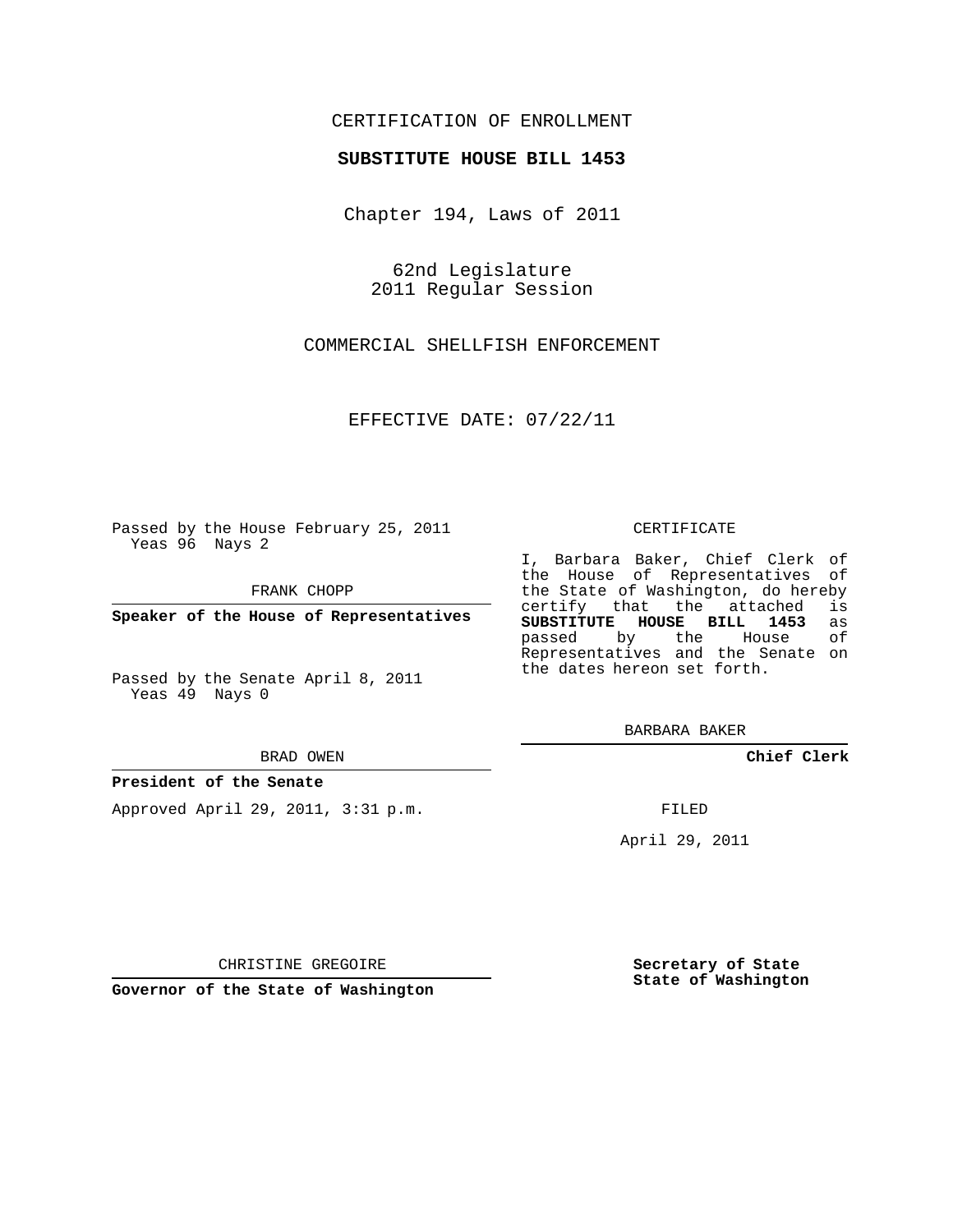# **SUBSTITUTE HOUSE BILL 1453** \_\_\_\_\_\_\_\_\_\_\_\_\_\_\_\_\_\_\_\_\_\_\_\_\_\_\_\_\_\_\_\_\_\_\_\_\_\_\_\_\_\_\_\_\_

\_\_\_\_\_\_\_\_\_\_\_\_\_\_\_\_\_\_\_\_\_\_\_\_\_\_\_\_\_\_\_\_\_\_\_\_\_\_\_\_\_\_\_\_\_

Passed Legislature - 2011 Regular Session

## **State of Washington 62nd Legislature 2011 Regular Session**

**By** House Agriculture & Natural Resources (originally sponsored by Representatives Rolfes, Chandler, Blake, Van De Wege, Upthegrove, Stanford, Jinkins, and Kretz; by request of Department of Health)

READ FIRST TIME 02/11/11.

 1 AN ACT Relating to commercial shellfish enforcement; amending RCW 2 69.30.010, 69.30.020, 69.30.030, 69.30.050, 69.30.060, 69.30.080, 3 69.30.085, 69.30.110, and 69.30.140; and prescribing penalties.

4 BE IT ENACTED BY THE LEGISLATURE OF THE STATE OF WASHINGTON:

 5 **Sec. 1.** RCW 69.30.010 and 2001 c 253 s 5 are each amended to read 6 as follows:

 7 ((When used in this chapter, the following terms shall have the 8 following meanings:)) The definitions in this section apply throughout 9 this chapter unless the context clearly requires otherwise.

10 (1) "Shellfish" means all varieties of fresh and frozen oysters, 11 mussels, clams, and scallops, either shucked or in the shell, and any 12 fresh or frozen edible products thereof.

13 (2) "Sale" means to sell, offer for sale, barter, trade, deliver, 14 consign, hold for sale, consignment, barter, trade, or delivery, and/or 15 possess with intent to sell or dispose of in any commercial manner.

16 (3) "Shellfish growing areas" means the lands and waters in and 17 upon which shellfish are grown for harvesting in commercial quantity or 18 for sale for human consumption.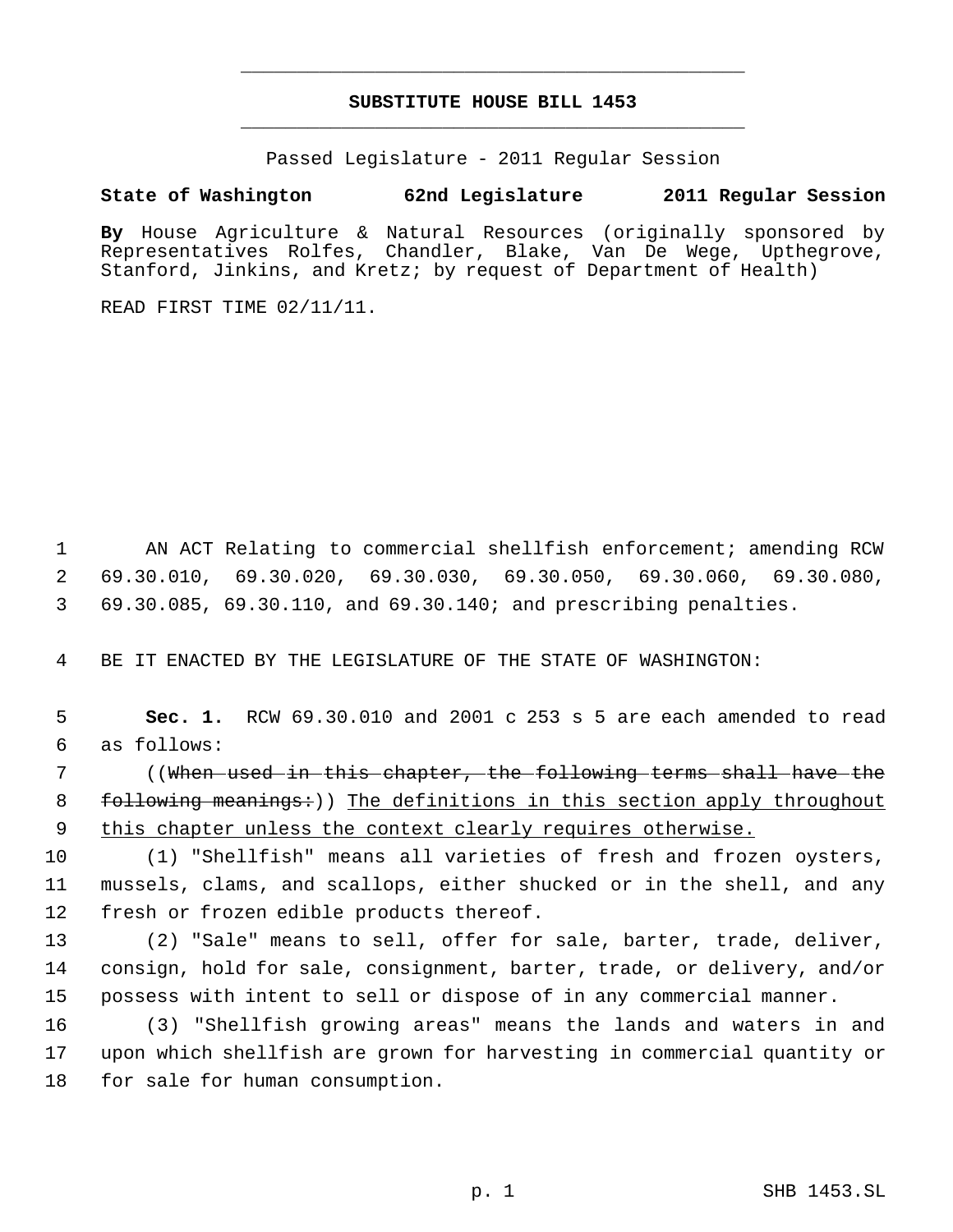(4) "Establishment" means the buildings, together with the necessary equipment and appurtenances, used for the storage, culling, shucking, packing and/or shipping of shellfish in commercial quantity or for sale for human consumption.

 (5) "Person" means any individual, partnership, firm, company, corporation, association, or the authorized agents of any such entities.

(6) "Department" means the state department of health.

 (7) "Secretary" means the secretary of health or his or her authorized representatives.

 (8) "Commercial quantity" means any quantity exceeding: (a) Forty 12 pounds of mussels; (b) one hundred oysters; (c) fourteen horse clams; (d) six geoducks; (e) fifty pounds of hard or soft shell clams; or (f) fifty pounds of scallops. The poundage in this subsection (8) constitutes weight with the shell.

 (9) "Fish and wildlife officer" means a fish and wildlife officer as defined in RCW 77.08.010.

 (10) "Ex officio fish and wildlife officer" means an ex officio fish and wildlife officer as defined in RCW 77.08.010.

 (11) "Approved shellfish tag or label" means a tag or label meeting 21 the requirements of the national shellfish sanitation program model ordinance.

(12) "Shellstock" means live molluscan shellfish in the shell.

 **Sec. 2.** RCW 69.30.020 and 1955 c 144 s 2 are each amended to read as follows:

26 ((Only shellfish bearing a certificate of)) It is unlawful to sell 27 or offer to sell shellfish in this state unless the shellfish bear an approved shellfish tag or label indicating compliance with the sanitary requirements of this state or a state, territory, province, or country of origin whose requirements are equal or comparable to those 31 established pursuant to this chapter ((may be sold or offered for sale 32 in-the-state-of-Washington)). The department, a fish and wildlife officer, or an ex officio fish and wildlife officer may immediately seize containers of shellfish that are not affixed with an approved shellfish tag or label.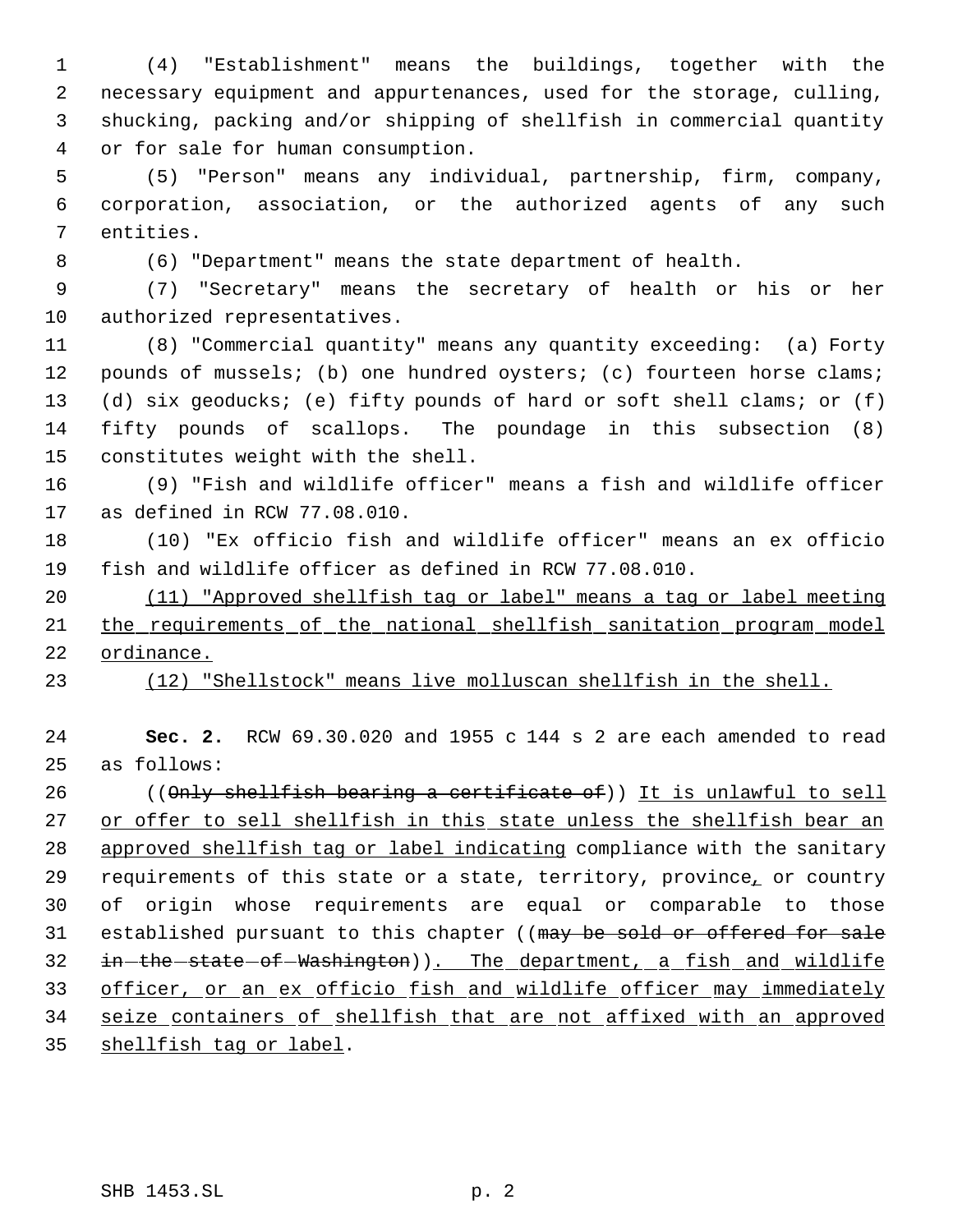**Sec. 3.** RCW 69.30.030 and 1995 c 147 s 2 are each amended to read as follows:

 (1) The state board of health shall ((cause such investigations to 4 be made as are necessary to determine reasonable requirements) adopt 5 rules governing the sanitation of shellfish, shellfish growing areas, 6 and shellfish plant facilities and operations( $(\tau)$ ) in order to protect 7 public health and carry out the provisions of this chapter( $(i \cdot$  and shall 8 adopt such requirements as rules and regulations of the state board of 9 health)). Such rules and regulations may include reasonable sanitary requirements relative to the quality of shellfish growing waters and areas, boat and barge sanitation, building construction, water supply, sewage and waste water disposal, lighting and ventilation, insect and rodent control, shell disposal, garbage and waste disposal, cleanliness of establishment, the handling, storage, construction and maintenance of equipment, the handling, storage and refrigeration of shellfish, the identification of containers, and the handling, maintenance, and storage of permits, certificates, and records regarding shellfish taken 18 under this chapter. The state board of health shall adopt rules governing procedures for the disposition of seized shellfish.

20 (2) The state board of health shall consider the most recent version of the national shellfish sanitation program model ordinance, 22 adopted by the interstate shellfish sanitation conference, when adopting rules.

 **Sec. 4.** RCW 69.30.050 and 1995 c 147 s 3 are each amended to read as follows:

26 ((Shellfish growing areas, from which shellfish are removed in a commercial quantity or for sale for human consumption shall meet the 28 requirements of this chapter and the state board of health; and such shellfish growing areas shall be so certified by the department. Any 30 person-desiring-to)) (1) It is unlawful for a person to harvest shellfish from shellfish growing areas in a commercial quantity or for sale for human consumption unless the shellfish growing area:

# (a) Has a valid certificate of approval; and

 (b) Meets the requirements of this chapter and the rules adopted under this chapter.

(2) A person may not remove shellfish in a commercial quantity or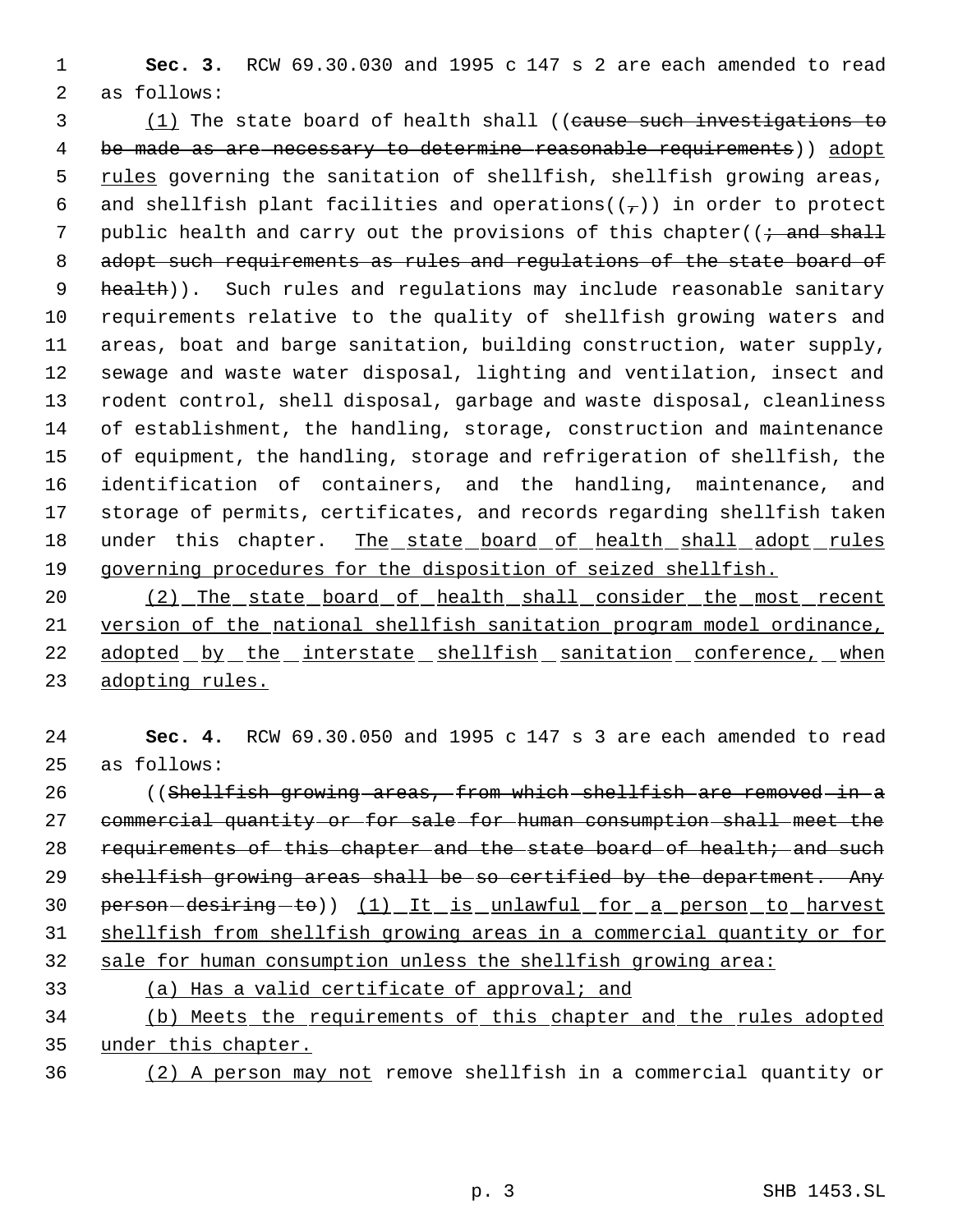1 for sale for human consumption from a shellfish growing area in the 2 state of Washington ((shall first apply to the department for)) unless: 3 (a) The person has received a certificate of approval  $((\theta \oplus f))$  for 4 the shellfish growing area from the department; and

 5 (b) Approved shellfish tags are affixed to each container of 6 shellstock prior to removal from the shellfish growing area, except 7 bulk tagging is permitted as allowed in the national shellfish 8 sanitation program model ordinance. ((The department shall cause the 9 shellfish-growing-area-to-be-inspected-and-if-the-area-meets-the 10 requirements - of - this - chapter - and - the - state - board - of - health, - the 11 department shall issue a certificate of approval for that area. Such 12 certificates shall be issued for a period not to exceed twelve months 13 and  $-may - be - revoked - at - any - time - the - area - is - found - not - to - be - in$ 14 compliance with the requirements of this chapter and the state board of 15 health.

16 Shellfish-growing-areas-from-which-shellfish-are-removed-in-a 17 commercial quantity for purposes other than human consumption including 18 but not limited to bait or seed, shall be readily subject to monitoring 19 and inspections, and shall otherwise be of a character ensuring that 20 shellfish harvested from such areas are not diverted for use as food. 21 A - certificate - of - approval - issued - by - the - department - for - shellfish 22 growing areas from which shellfish are to be removed))

23 (3) Before issuing a certificate of approval, the department shall 24 inspect the shellfish growing area. The department shall issue a 25 certificate of approval if the area meets the requirements of this 26 chapter and the rules adopted under this chapter.

27 (4) A certificate of approval is valid for a period of twelve 28 months. The department may revoke a certificate of approval at any 29 time the area is found out of compliance with the requirements of this 30 chapter or the rules adopted under this chapter.

 (5) It is unlawful to remove shellfish from shellfish growing areas without a certificate of approval in a commercial quantity for purposes other than human consumption, including but not limited to use as bait or seed, unless:

35 (a) The shellfish operation and shellfish growing area is readily 36 available to monitoring and inspections; and

37 (b) The department has determined the shellfish operation is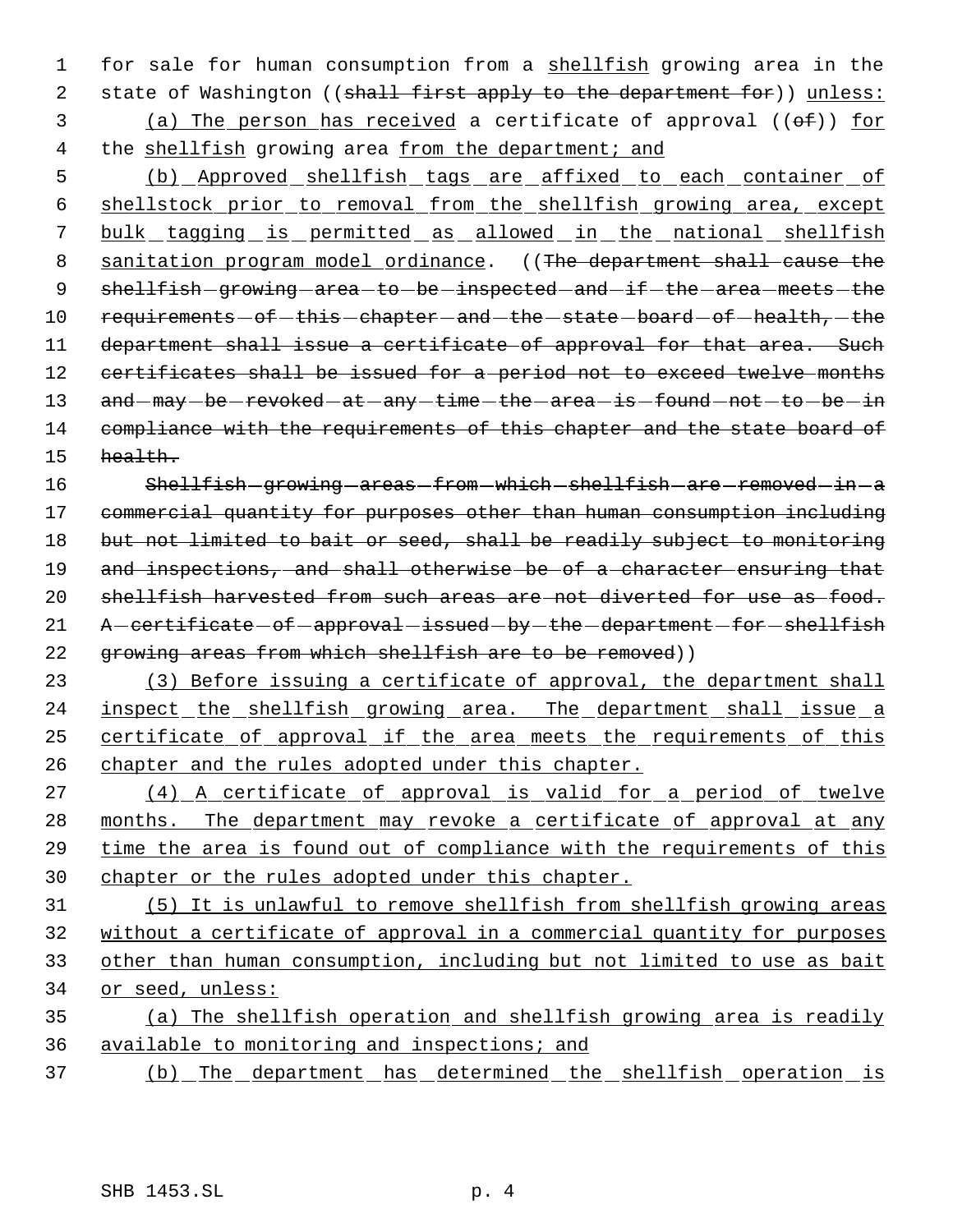1 designed to ensure that shellfish harvested from such an area is not 2 diverted for human consumption.

 3 (6) Nothing in this section prohibits a person from removing 4 shellfish for use as bait or seed from an approved shellfish growing 5 area.

 6 (7) The department's certificate of approval to harvest shellfish 7 for purposes other than human consumption shall specify:

8 (a) The date or dates and time of harvest  $((and))$  ;

9 (b) All applicable conditions of harvest( $(\tau)$ );

10 (c) Identification by tagging, dying, or other department-approved 11 means( $(-)$ ); and

12 (d) Information about the removal method, transportation method, 13 processing technique, sale details, and other factors to ensure that 14 shellfish harvested from such areas are not diverted for ((use-as 15 food)) human consumption.

16 **Sec. 5.** RCW 69.30.060 and 1985 c 51 s 3 are each amended to read 17 as follows:

18 ((No)) (1) It is unlawful for a person ((shall)) to cull, shuck, or pack shellfish in the state of Washington in a commercial quantity or for sale for human consumption unless the establishment in which such operations are conducted has been certified by the department as 22 meeting the requirements of the state board of health. ((Any person desiring to))

24 (2) A person may not cull, shuck, or pack shellfish within the 25 state of Washington in a commercial quantity or for sale for human 26 consumption, ((shall apply to the department for)) unless the person 27 has received a certificate of approval from the department for the 28 establishment in which such operations will be done.

29 (3) Before issuing a certificate of approval, the department shall 30 ((cause such)) inspect the establishment ((to be inspected)), and if 31 the establishment meets the ((sanitary-requirements)) rules of the 32 state board of health, the department shall issue a certificate of 33 approval. Such certificates of approval shall be issued for a period 34 not to exceed twelve months, and may be revoked at any time the 35 establishment or the operations are found not to be in compliance with 36 the ((sanitary requirements)) rules of the state board of health.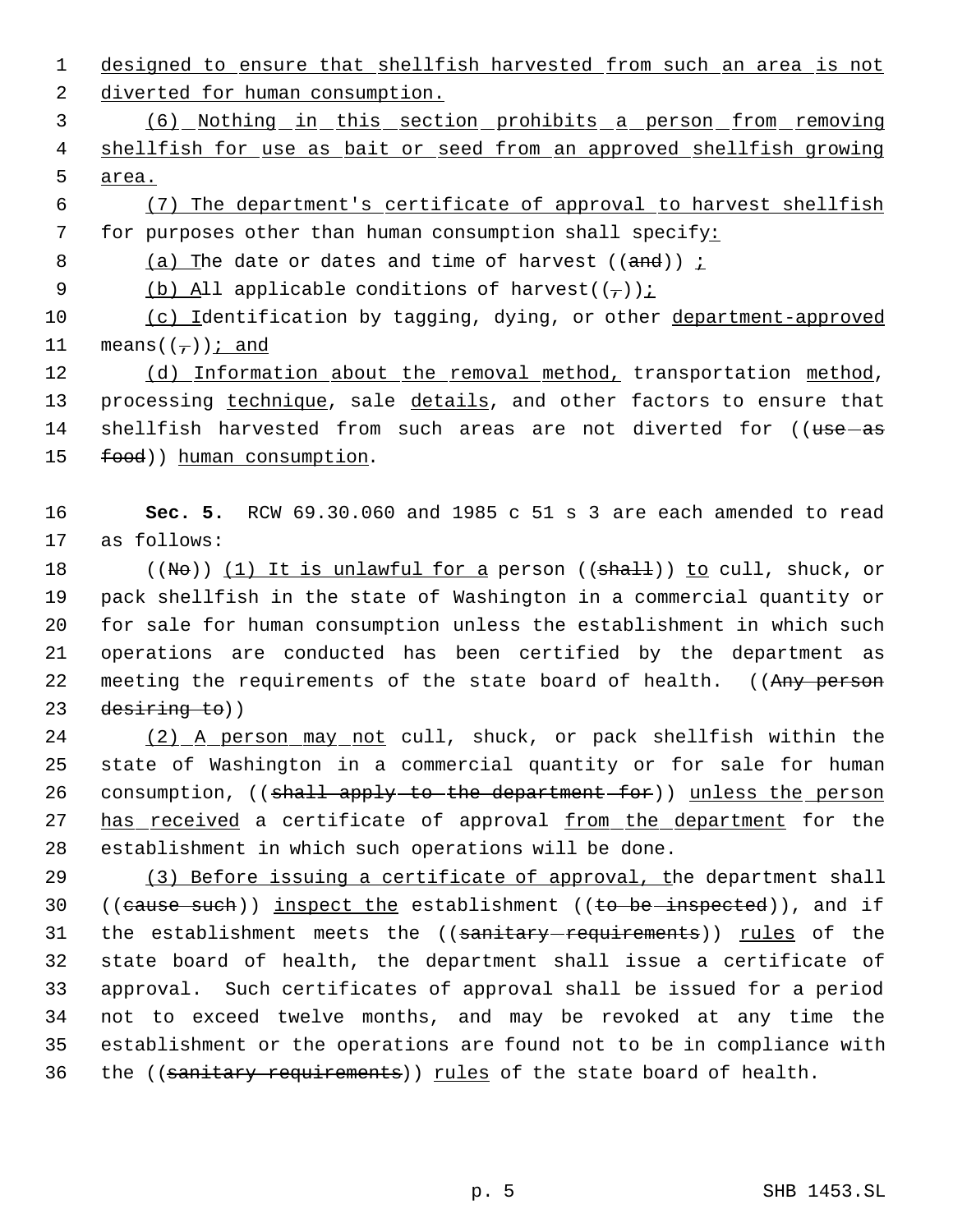**Sec. 6.** RCW 69.30.080 and 1991 c 3 s 304 are each amended to read as follows:

3  $(1)$  The department may deny, revoke, or suspend( $(-\sigma + \sigma + \sigma)$ ) 4 certificate - of - approval, - license, - or - other - necessary - departmental 5 approval in any case in which it determines there has been a failure or 6 refusal-to-comply-with-this-chapter-or-rules-adopted-under-it)) a person's license or certificate of approval for:

 (a) Violations of this chapter or the rules adopted under this chapter; or

 (b) Harassing or threatening an authorized representative of the department during the performance of his or her duties.

12 (2) RCW 43.70.115 governs notice of a license denial, revocation, suspension, or modification and provides the right to an adjudicative proceeding.

 **Sec. 7.** RCW 69.30.085 and 1998 c 44 s 1 are each amended to read as follows:

17 (1) A person<sub>1</sub> or its director or officer, whose license or certificate of approval is denied, revoked, or suspended as a result of violations of this chapter or rules adopted under this chapter may not: 20 (a) ((Serve as the person in charge of)) Supervise, be employed by,

21 or manage( $(-$  or otherwise participate to any degree in)) a shellfish operation licensed or certified under this chapter or rules adopted 23 under this chapter;  $((\theta \cdot \hat{r}))$ 

 (b) Participate in the harvesting, shucking, packing, or shipping 25 of shellfish in commercial quantities or for sale ((for human consumption));

27 (c) Participate in the brokering of shellfish, purchase of shellfish for resale, or retail sale of shellfish; or

29 (d) Engage in any activity associated with selling or offering to sell shellfish.

 (2) Subsections (1)(c) and (d) of this section do not apply to 32 retail purchases of shellfish for personal use.

 (3) Subsection (1) of this section applies to a person only during the period of time in which that person's license or certificate of approval is denied, revoked, or suspended.

 (4) Unlawful operations under subsection (1) of this section when 37 a license or certificate of approval is denied, revoked, or suspended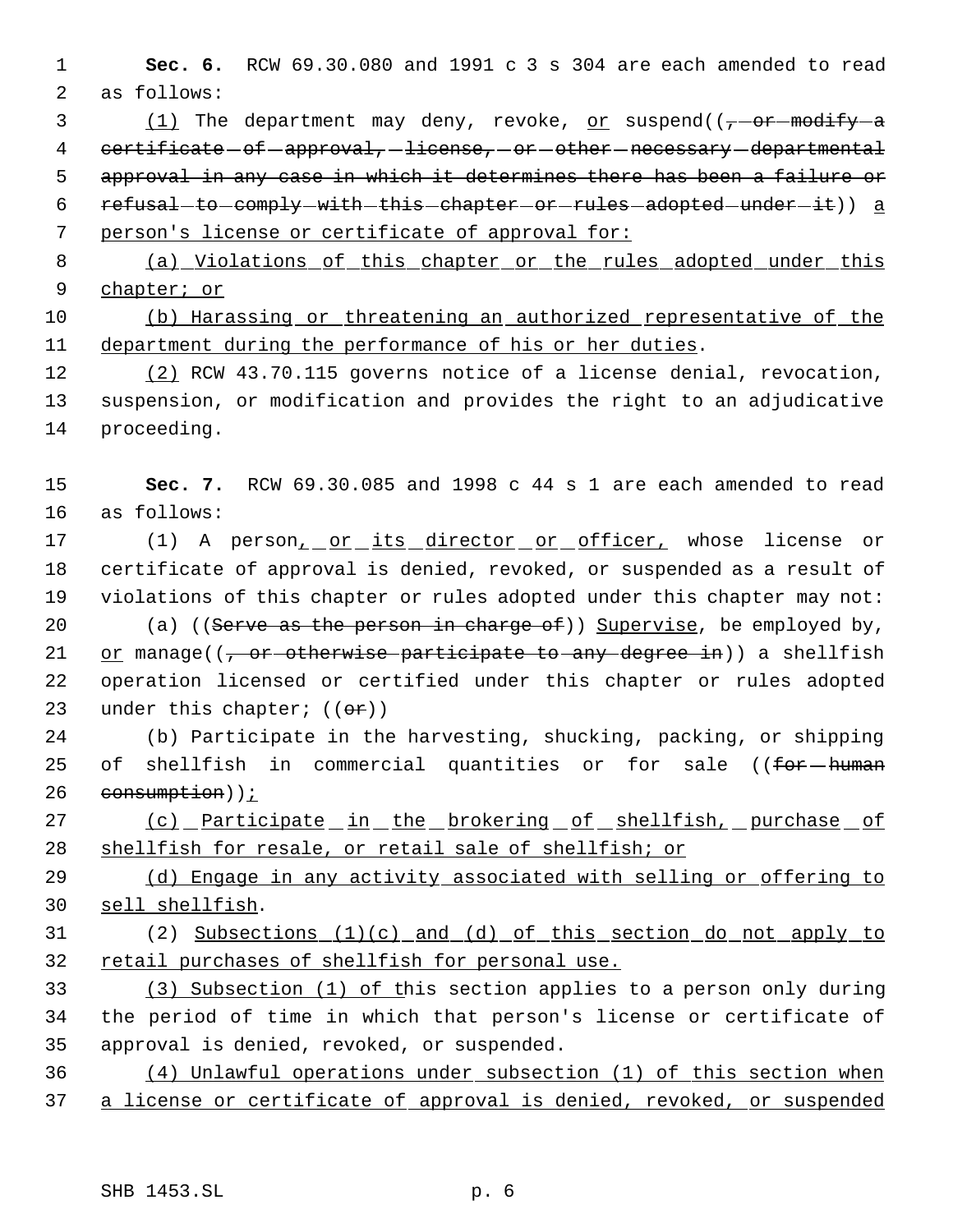1 is a class C felony. Upon conviction, the department shall order that 2 the person's license or certificate of approval be revoked for a period 3 of at least five years, or that a person whose application for a 4 license or certificate of approval was denied be ineligible to reapply 5 for a period of at least five years. 6 (5) A license or certificate of approval issued under this chapter

 7 may not be assigned or transferred in any manner without department 8 approval.

 9 **Sec. 8.** RCW 69.30.110 and 2001 c 253 s 6 are each amended to read 10 as follows:

11 (1) It is unlawful for any person to possess a commercial quantity 12 of shellfish or to sell or offer to sell shellfish in the state which 13 have not been grown, shucked, packed, or shipped in accordance with the 14 provisions of this chapter. Failure of a shellfish grower to display 15 ((immediately)) a certificate of approval<sub>1</sub> or department approved 16 equivalent, issued under RCW 69.30.050 to an authorized representative 17 of the department, a fish and wildlife officer, or an ex officio fish 18 and wildlife officer subjects the grower to the penalty provisions of 19 this chapter, as well as ((immediate)) seizure and disposition, up to 20 and including disposal, of the shellfish by the representative or 21 officer.

22 (2) Failure of a shellfish processor to display a certificate of 23 approval issued under RCW 69.30.060 to an authorized representative of 24 the department, a fish and wildlife officer, or an ex officio fish and 25 wildlife officer subjects the processor to the penalty provisions of 26 this chapter, as well as ((immediate)) seizure and disposition, up to 27 and including disposal, of the shellfish by the representative or 28 officer.

29 ((Shellfish seized under this section shall be subject to prompt 30 disposal by the representative or officer and may not be used for human 31 consumption. The  $-$  state  $-$  board  $-$  of  $-$  health  $-$  shall  $-$  develop  $-$  by  $-$  rule 32 procedures for the disposal of the seized shellfish.))

33 **Sec. 9.** RCW 69.30.140 and 2001 c 253 s 7 are each amended to read 34 as follows:

35 Except as provided in RCW 69.30.085(4), any person convicted of 36 violating any of the provisions of this chapter shall be guilty of a